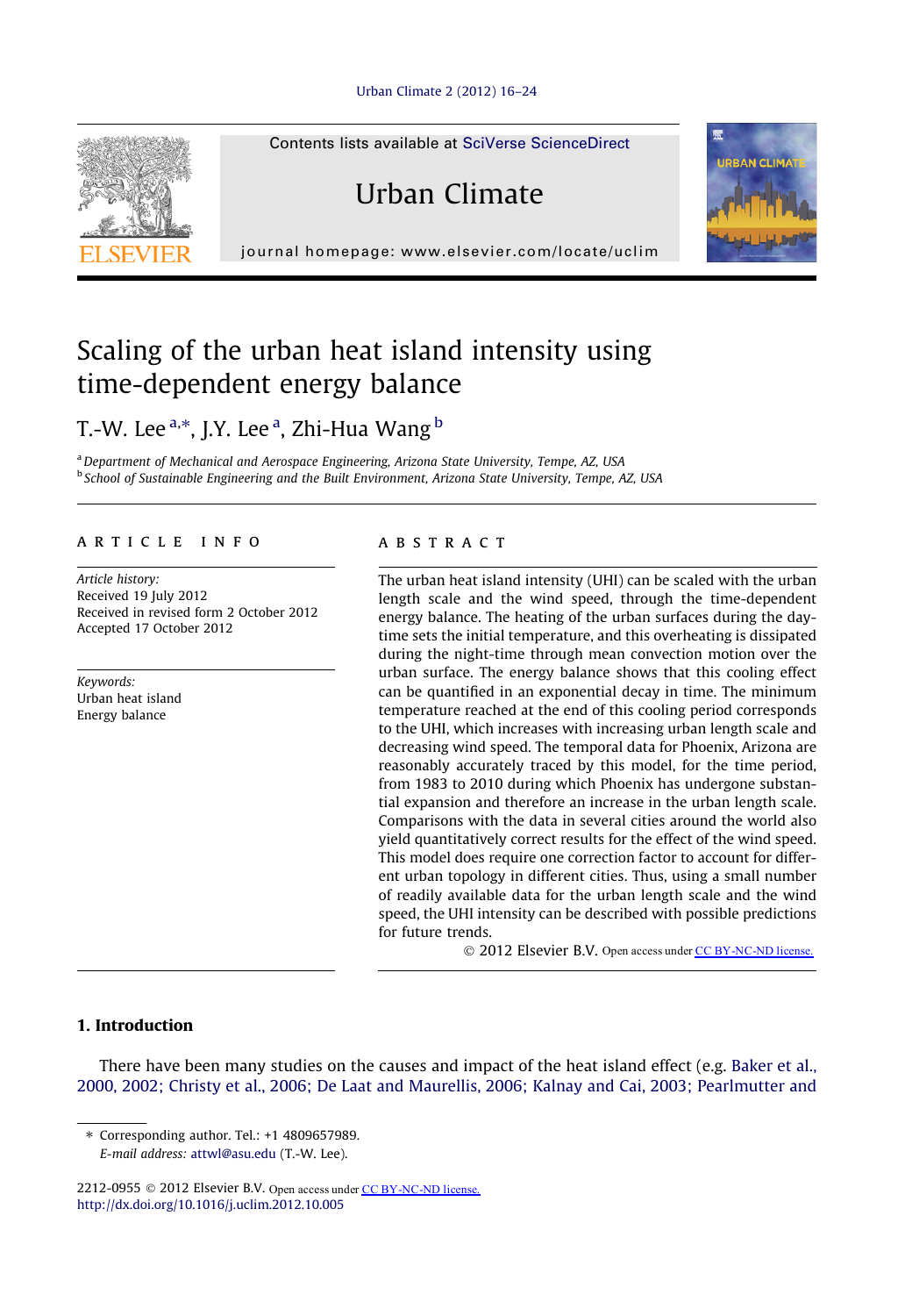[Berliner, 1998; Rydin, 1992; Stone and Rogers, 2001; Oke, 1973\)](#page--1-0). A wide range of causes have been attributed, including the land surface energy balance (or imbalance) due to urbanized land surface and built structures, anthropogenic heat release and different atmospheric constituents over the city [\(Landsberg, 1975; Sailor, 2011\)](#page--1-0). While the significance of the urban heat island effect is universally recognized ([Arnfield, 2003; Chow et al., 2012\)](#page--1-0), the approaches to its understanding and mitigation are quite varied, ranging from simple ''slab'' approach [\(Grimmond et al., 1991](#page--1-0)) to sophisticated models that resolve urban canopy physics ([Chen et al., 2011; Wang et al., 2011\)](#page--1-0). One of the important aspects is quantifying the magnitude of the urban heat island effect in terms of relevant variables, which again vary widely depending on the authors. A key step in this quantification is ''scaling'', i.e. developing a functional relationship between the urban heat island effect and causal variables. The urban heat island intensity (UHI) is typically the departure from the undisturbed temperature, although the definition of the ''undisturbed'' often is not clarified.

Many authors have contributed toward this scaling approach. The most consensual one appears to be the one based on the steady-state convection of the thermal boundary layer over the urban surface. This work is credited to [Summers \(1964\)](#page--1-0), and has been used by many authors in computational and experimental studies ([Uno et al., 1988,](#page--1-0) [Rydin, 1992;](#page--1-0) [Richiardone and Brusasca, 1989; Raman and](#page--1-0) [Cermak, 1975; Lu et al., 1997a,b; Cenedese and Monti, 2003\)](#page--1-0). In this scaling, the horizontal (x-direction) convection is balanced by vertical (z-direction) heat flux term. This steady-state energy balance results in an estimate of the urban heat island intensity, expressed as the temperature difference with respect to the ''surrounding'' area.

$$
\Delta T = T_{\rm u} - T_{\rm r} = \left(\frac{2H_{\rm o}\gamma\chi}{\rho c_{\rm p}U_{\rm m}}\right)^{1/2} \tag{1}
$$

 $T_u$  is the urban temperature, and  $T_r$ , the rural (surrounding) temperature.  $H_0$  is the surface heat flux,  $\gamma$  the potential temperature gradient in the approach flow in the vertical direction,  $\rho$  the air density,  $c_p$ specific heat, and  $U_m$  layer-averaged wind speed.

Two comments can be made concerning this result. First, it is based on steady-state heat balance. As shown in Fig. 1 the urban temperature is certainly not steady-state. In some laboratory experiments, it takes hours for the steady-state conditions to be achieved in scaled-down convection currents. As seen in Fig. 1, the time scale of the energy exchange is also measured in hours, where the ''nighttime'' minimum temperature is reached just before sunrise hours between 6 and 7 AM. In



Fig. 1. Temperature decay as a function of time, in Phoenix, AZ for years 1960–2010.